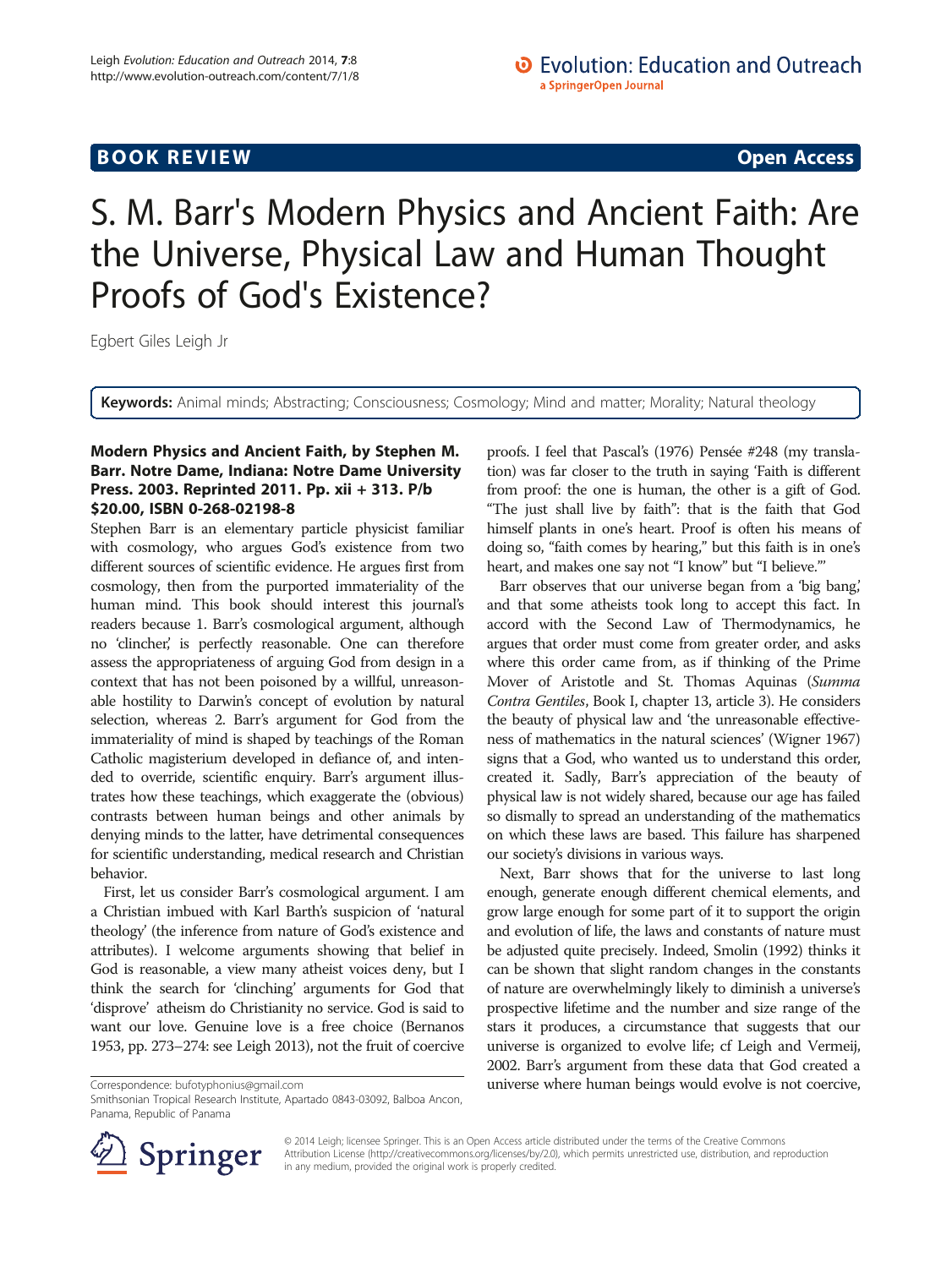as he recognizes. After all, were the universe otherwise, we would not be here to know it. Does his argument suffice to show that belief in God does not demand a flight from reason?

If valid, Barr's cosmological argument buys him little. One reason why Pascal ([1976](#page-4-0)), Pensée #556, p. 206, refused to try to prove the existence of God, the immortality of the soul and the like by natural reason was that 'this knowledge, without Jesus Christ, is useless and sterile.' And indeed, the philosophically inclined mathematical physicist Hermann Weyl, who had an unmatched sense of the beauty of mathematical law in physics (Weyl [1950, 1952](#page-4-0)), defined God as the 'completed infinite, who cannot penetrate into man by revelation, nor man penetrate to him by mystical perception' (Weyl [1932](#page-4-0), p. 84). This is not the God of Abraham who hears, and can answer, prayer.

Nevertheless, the cosmological argument from design holds together far better than its biological counterpart. In The Expression of the Emotions in Man and Animals, Darwin ([1872](#page-4-0), p. 12) wrote 'as long as man and all other animals are viewed as independent creations, an effectual stop is put to our natural desire to investigate the causes of Expression. By this doctrine [of special creation] anything and everything could be equally well explained; and [this doctrine] has proved as pernicious with respect to Expression as to any other branch of natural history.' As Dobzhansky famously said, 'Nothing in biology makes sense except in the light of evolution,  $\dot{\phantom{a}}$  indeed, of evolution by natural selection. A cosmologist, however, might conclude that his knowledge of the universe and its laws makes the most sense if Someone created the universe who meant us to understand it. True, the reversal from the biological argument from design is incomplete. Unlike natural selection, God's actions escape experimental analysis, justifying St. Thomas's (Summa Theologica, Part I, Question 84, Article 1) exclusion from natural science of phenomena involving God's direct intervention. The example of Paley's ([1803\)](#page-4-0) natural theology, moreover, reminds us that new developments in science could overturn cosmological arguments for God in the twinkling of an eye. At the moment, however, the cosmological argument from design lacks the devastating alternatives that make its biological counterpart so implausible.

Many are now seeking alternatives for this cosmological argument. They believe, with Monod ([1970](#page-4-0), p. 37) and Smolin [\(1992,](#page-4-0) p. 774) that objective science cannot accept any explanation based on final causes or ultimate purposes as conveying genuine understanding. After all, discarding final causes from physical science, and focusing on how rather than why things happen, triggered the scientific revolution. In biology, however, it is as important to know why as how animals and plants do what they do and are designed as they are (Dennett [1995\)](#page-4-0). Before Darwin, many saw this circumstance as proof that organisms were

designed by God (Paley [1803\)](#page-4-0): some still cling to this 'proof.' Nonetheless, when the assertion that the universe was designed to allow life to evolve attracted adherents, physicists sought mechanistic explanations of this circumstance to preserve the integrity of their science. Accordingly, Smolin ([1992](#page-4-0)) devised an imaginative model of natural selection among universes that would eventually produce universes where life could evolve. Here, each gravitational collapse of a universe, and each new black hole, spawns a new universe with slightly different physical constants, and natural selection favors universes with new and larger stars, more of which eventually collapse into black holes — which universes are, incidentally, more propitious for evolving life. Dennett [\(1995](#page-4-0)) and Barr both review other ways used to circumvent the argument from design, involving unheard-of abundances of invisible universes that seem eminently ripe for Occam's razor. If the argument for God from cosmological design provokes such responses from its opponents, will it provoke others to view belief in God as reasonable enough to consider?

This book's second half — its Part V, What is Man? argues that some aspects of the human mind cannot be material. These aspects would be signs of God's direct action, and beyond the reach of science. He does not consider his argument absolutely coercive, but what he lists as its only alternatives are decidedly unappealing and implausible. Are these the only valid alternatives? Will his argument suffice to force quondam materialists into the corral of belief in God, in the intellectual equivalent of a cattle drive?

The materiality of minds, human or otherwise, however, is a biological problem. Barr is a physicist who seems unfamiliar with the relevant biological literature. He opens Part V by contrasting the 'materialist' view of human beings with the religious view promoted by the Roman Catholic magisterium — drawing a contrast between materialist monism and spiritualist dualism which the moral philosopher Paul Ricoeur finds abusively simplistic (Changeux and Ricoeur [1998\)](#page-4-0). My central problem with this approach is the exaggeration of the contrast between human beings and other animals by attributing consciousness and thought only to human beings. In Barr's view, when a material human sperm fertilizes an equally material egg, God specially creates a soul for it (p. 225). Barr thinks that: 1. in bodily function, humans are animals, 2. there is a close connection between physical events in the brain and mental phenomena, and 3. the brain may be essential for any mental function. Nonetheless, his belief in a human soul leads him to insist that human intellect, free will and foresight (unlike the mental capacities of any other animal) cannot 'be entirely reduced to the material' (p. 173). We shall see how this doctrinally imposed dichotomy between human beings and other animals poisons his argument.

Barr then marshals his argument, in a series of deep questions with no clear answers: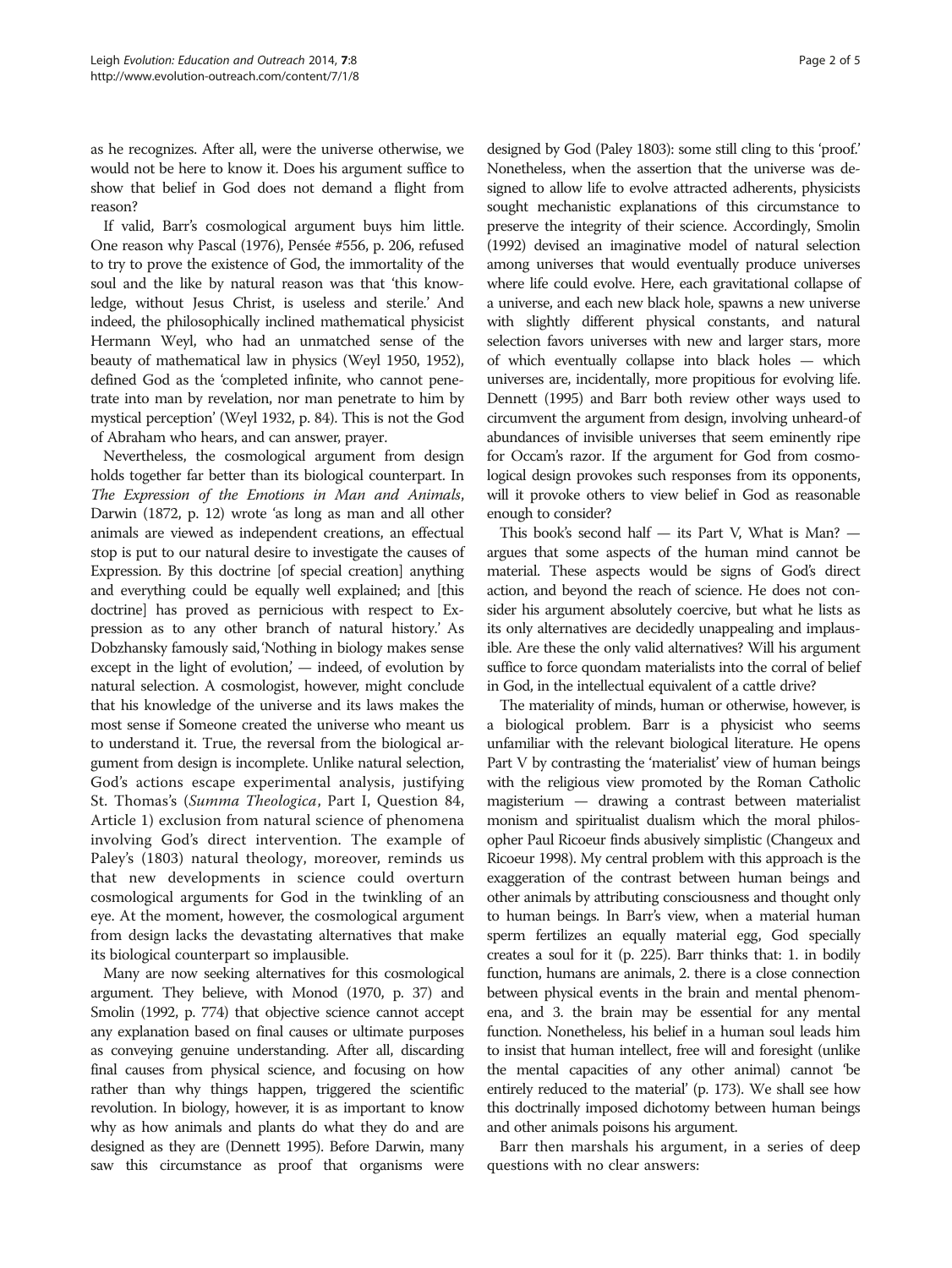- 1. Do we have free will, the ability to make rational choices? Could this be true of purely material beings?
- 2. Can purely material beings understand? Can they know truth, factual or moral?
- 3. Does a human (or an animal) mind act like a computer?

One could respond to these questions as follows:

First, the indeterminacy of quantum mechanics may shatter the determinism of Newton's and Einstein's laws of physics (Barr, p. 179; Weyl [1949,](#page-4-0) p. 251). One could also argue that chaos places the hypothesis of determinism beyond the realm of testability. The ability of material beings to make rational choices accordingly hinges on the second question's answer.

Second, Barr argues that only human minds, with immaterial elements, can think, understand, and distinguish true from false. This argument fails because he distinguishes human beings too radically from other animals, and perhaps also because material beings can do things Barr says they cannot. Other animals cannot match human minds, which minds, indeed, have made human beings the *de facto* lords of Creation. Human minds, however, evolved by combining abilities already present in other animals as Konrad Lorenz ([1977](#page-4-0)) showed.

Barr argues, for example, that only immaterial intellects can form abstract concepts. Nonetheless, many animals unconsciously, mechanistically, abstract persistent objects from a maze of sensory data derived from views of the object from different distances and angles, under different lighting (Lorenz [1977,](#page-4-0) pp. 117–120). Weyl [\(2009,](#page-4-0) p. 199) observes that the means by which physicists infer the presence of atoms or electrons are a natural prolongation of the operations a person's (or an animal's) 'mind performs (although mainly unconsciously) in perception, when, e.g., the solid shape of a body constitutes itself as the common source of its various perspective views.' The power to abstract objects from sensory data also allows animals to classify objects into categories, as do human babies (Lorenz [1977](#page-4-0), p. 117).

Barr also restricts rational choice to human intellects. Rational choice requires thought and foresight. A tropical forest fruit bat has enough foresight to search for trees about to ripen fruit after eating its fill (Morrison [1978](#page-4-0), p. 719). How widespread thinking is among animals is much disputed (Menzel and Fischer [2011](#page-4-0)), although it seems clear that some non-human animals do think. Darwin [\(1871](#page-4-0), p. 48) recounts a friend's story of how his retriever solved a problem it had never previously encountered. This friend winged two ducks. The retriever, finding itself unable to bring back both at once, killed one something it had never done before  $-$  as if to prevent its escape, brought back the live duck, and returned to fetch the other. This solution required an ability to foresee the outcome of its actions. When faced with a problem,

anthropoids, such as orangutans and chimpanzees, will act as if they are thinking through possible solutions, only acting after they have thought out an approach that suffices to solve the problem — choosing rationally among the alternatives they have thought of. Monkeys and raccoons, on the other hand, rush about, trying out each solution as it occurs to them (Lorenz [1977,](#page-4-0) pp. 127–128).

Moreover, many animals know truly (Lorenz [1977\)](#page-4-0) and some can infer validly. From what a baboon sees and hears of the interactions among the other 80 members of its troop, it can infer the troop's dominance hierarchy (who takes precedence over whom) and matrilineal kinship relationships (who is whose mother, sister, brother, grandmother, etc.). Failure to get the dominance hierarchy right can earn the baboon a beating. Consistent failure to do so may cost it its reproductive success: natural selection favors a true grasp of the hierarchy. Moreover, some of these skills are transferable. South African Boers formerly used baboons as goatherds, partly because they had the ability to associate kids with their correct mothers that no human being could match (Cheney and Seyfarth [2007](#page-4-0)).

Barr also thinks that moral choices require immaterial intellects. Many animals, however, live in groups whose members can jointly accomplish what no member could do alone — warding off competitors or predators, sharing knowledge of where to find food, or taking down large prey. Group life is mutually advantageous only if cheating can be restrained sufficiently to preserve the benefits of cooperation. Insofar as all a group's members do, or will eventually, contribute to its effectiveness, it behooves each member not to endanger a fellow's welfare (Leigh [2010](#page-4-0)), just as a gang of thieves will only be effective if they treat each other justly and sympathetically (Plato, Republic I, 352c; Waley [1982,](#page-4-0) p. 74). Accordingly, relatively intelligent social mammals such as dogs, wolves, monkeys and chimpanzees show the rudiments of morality: they can act from empathy, cooperate toward common goals, and understand the rudiments of 'fair play' (Darwin [1871](#page-4-0), pp. 69–106; Bekoff and Pierce [2009](#page-4-0)). These propensities are often most evident in young animals at play, which hones both their motor and their social skills (Bekoff and Pierce [2009](#page-4-0)). In non-human animals, such 'moral obligation' seldom extends beyond one's own group: surely, that circumstance is unconnected with materiality.

Third, Barr argues, quite correctly, that the human mind cannot be viewed as a computer. A traditional computer is a logical machine for drawing consequences from premises by symbol manipulation (McGinn [1999,](#page-4-0) pp. 179–180). The Viennese logician Kurt Gödel showed that one could formulate statements in terms of a self-consistent set of axioms which could not be proved from these axioms, which nonetheless were true (Nagel and Newman [2001](#page-4-0)): Barr, laudably, provides an outline of this proof. If these axioms and rules for deduction functioned as our brain's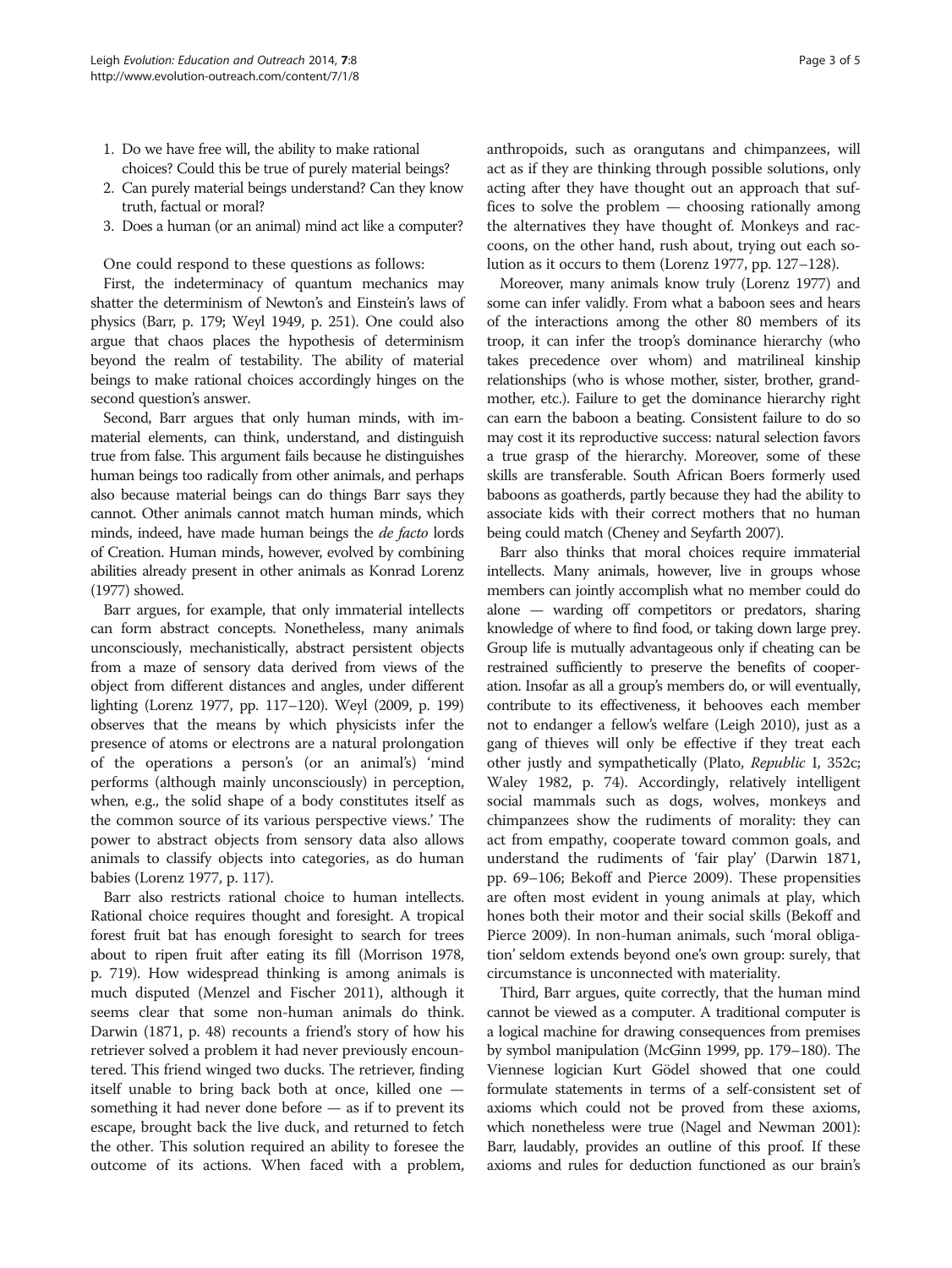computer program, it could not know the truth of a statement that we recognize as true, so our brain cannot be a computer. Thinking beings, however, spend far more time using their minds which make hypotheses about their environs and test them empirically rather than deducing them logically from premises (Changeux and Ricoeur [1998](#page-4-0), p. 56). Hofstader [\(2001,](#page-4-0) p. xvii) remarks that thinking beings use guesswork, analogy, and trial and error far more often than logical deduction. Must the minds that behave thus be partly immaterial?

Proper answers to Barr's question, however, hinge on understanding consciousness. Yet, we are no nearer to understanding consciousness now (McGinn [1999](#page-4-0)) than when Monod ([1970,](#page-4-0) pp. 198–199) warned that we might have to wait long for an understanding of how our minds interact with our physical bodies. One can still say with Thompson ([1942,](#page-4-0) p. 13) that 'Consciousness is not explained to my comprehension by all the nerve-paths and neurons of the physiologist.' We are still faced with Weyl's [\(1949,](#page-4-0) p. 215) riddle of the 'double position of the ego: it is not merely an existing individual which carries out real psychic acts but also 'vision,' a self-penetrating light (sense-giving consciousness, knowledge, image, or however you may call it).' Like Monod ([1970](#page-4-0), pp. 198–199), Lorenz [\(1977,](#page-4-0) p. 169) remarks on the barrier, 'utterly impenetrable to the human understanding, that runs through the middle of what is the undeniable one-ness of our personality — the barrier that divides our subjective experience from the objective, verifiable physiological events that occur in our body.' Lorenz ([1977,](#page-4-0) p. 170) considers this barrier unbridgeable, at least with the cognitive apparatus at our disposal and probably unbridgeable in principle. McGinn ([1999](#page-4-0), p. 51) comments on the subjective 'introspection-based view of consciousness' and the objective 'perception-based view of the brain, staring at each other across a yawning conceptual divide.'

Indeed, there is disagreement on how to define consciousness. Nagel [\(1974](#page-4-0), p. 436) thinks of consciousness as (remembered?) 'conscious experience'; Lorenz ([1977](#page-4-0), pp. 169–170) thinks of it as our 'subjective experience,' our 'feelings'; McGinn ([1999,](#page-4-0) pp. 2–3) considers it 'the having of sensations, emotions, feelings, thoughts.' McGinn ([1999\)](#page-4-0) does not consider consciousness the same as selfawareness. Monod ([1970](#page-4-0), pp. 198–199) on the other hand, thinks of our consciousness as the ability to simulate in our minds hypothetical actions or events and their consequences — in other words, our ability to imagine.

Monod's definition will not help us understand whether consciousness has a material basis, but it does enable us to learn that consciousness, whether material or not, is not restricted to human beings: many animals have it, and depend on it to live their lives. 'Dreams are just another form of consciousness' (McGinn [1999,](#page-4-0) p. 2). Darwin ([1871](#page-4-0), p. 46) quotes a phrase, 'dream is an involuntary art of poetry' and remarks that 'As dogs, cats, and probably all the

higher animals. . . have vivid dreams [as] is shown by their movements and voice, we must admit that they possess some form of imagination.' The many animals that dream must have consciousness. As for the uses of consciousness, Lorenz [\(1977,](#page-4-0) p. 128) tells of an orangutan placed in a room with a box in one corner and a banana too high to reach in the opposite corner. He sat frustrated until he looked from the box to the floor under the banana and then to the banana itself. Then, as if he had just simulated in his mind moving the box under the banana and climbing the box to get it, he suddenly, delightedly, moved the box and got the banana. Even the way humans use consciousness reveals some analogy with our fellow animals. Weyl ([1949,](#page-4-0) p. 283) remarks that his inner subjective selfawareness is the basis for his understanding of other people, and 'its illuminating light. . . also reaches, though with ever increasing dimness and incertitude, deeply into the animal kingdom.' That is why animal behaviorists understand their study animals better if they strive to see the world through their animals' eyes. Weyl's remark also explains why animal behaviorists so want to learn the extent to which their study animals try to infer what their fellow group members desire, intend or know (Cheney & Seyfarth [2007](#page-4-0)).

In sum, whether consciousness and certain aspects of intellect have a partly immaterial basis is unknown, and may be unknowable (McGinn [1999](#page-4-0)). It is, however, becoming ever clearer that the material brain plays an essential role in every mental function. So I agree with Changeux and Ricoeur [\(1998](#page-4-0)) that it is legitimate to assume that with the phenomena of the brain no influence alien to physics and chemistry interferes. Such research has already amplified our understanding of our brains' relationship to other parts of our bodies, and it has had striking medical implications (Damasio [1994\)](#page-4-0).

Barr's primary problem here is his dogmatic denial of consciousness, thought, foresight and the rudiments of morality to other animals. I do not understand why any Christian would want to declare such limits on God's generosity to His creatures: this is a heavy price to pay for winning an argument. Moreover, the denial of consciousness and foresight to cats, dogs, rats, even primates, and the concomitant assumption that they cannot feel pain as we do, has been used to justify inflicting cruel pain on animals (Midgley [1983;](#page-4-0) Griffin [2001,](#page-4-0) pp. 253–269). In fact, denying all animals these capacities — such a contrast with Darwin's extraordinary sympathy for animals — makes us less insightful, less sympathetic lords of Creation. Our lordship of creation is an inescapable fact, whatever our religion or lack of it. This lordship imposes duties that we must not shirk. Barr's Part V is an example of how uncritical adherence to arbitrary religious teachings leads not only to bad science but behavior that discredits belief in God. It is a sad conclusion to an otherwise well-balanced, constructive book.